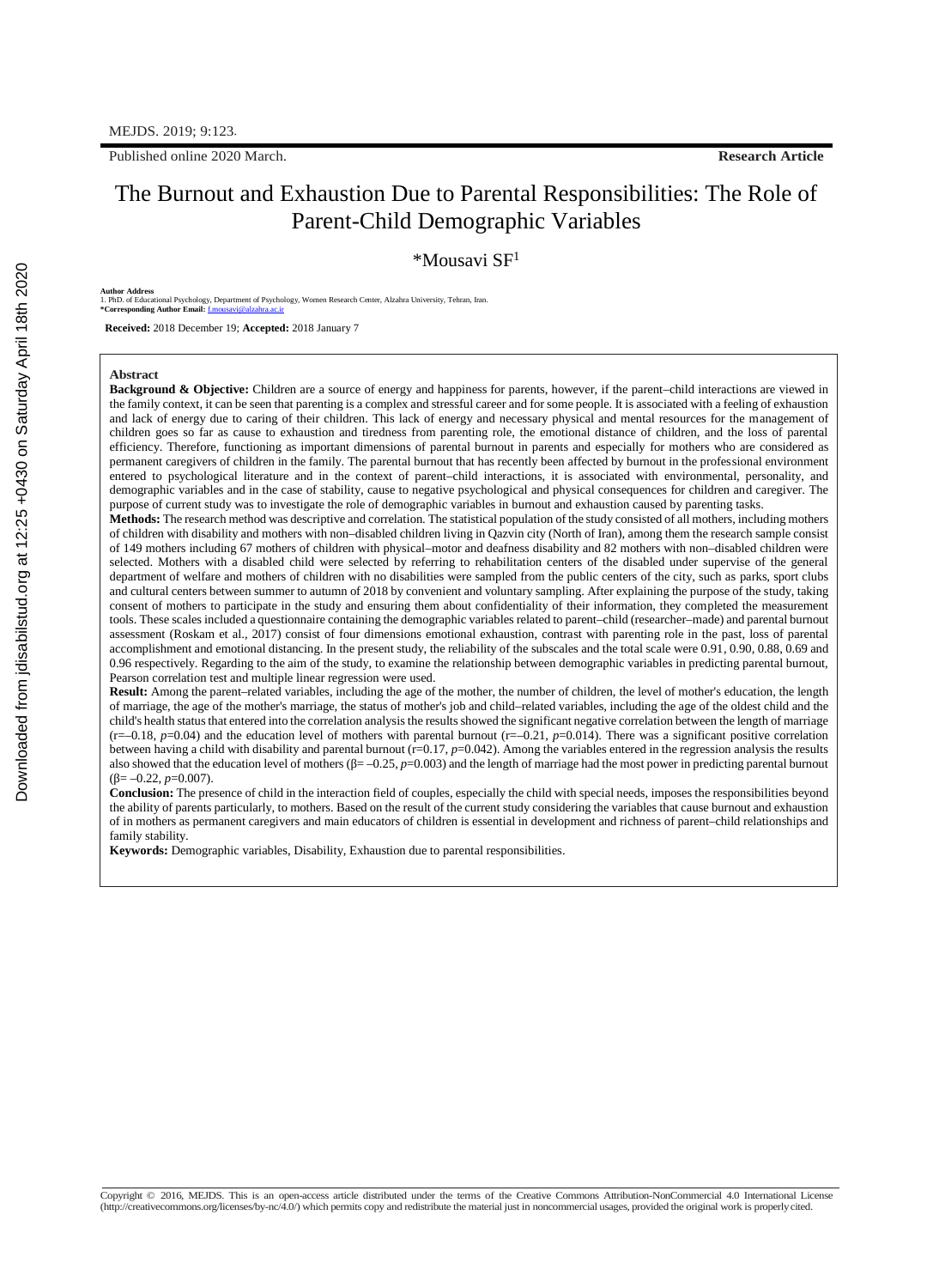انتشار برخط اسفند 1۳۹۸ مقاله پژوهشی اصیل

فرسودگی و خستگی ناشیاز وظایف والدینی: نقش متغیرهای زمینهای والد-فرزند

1 \*سیدهفاطمه موسوی

**توضیحات نویسندگان** ۱. دکترای روانشناسی تربیتی، گروه روانشناسی، پژوهشکدهٔ زنان، دانشگاه الزهرا<sup>(س)</sup>، تهران، ایران. **\*رایانامٔه نویسندٔه مسئول:**ir.ac.alzahra@mousavi.f

**تاریخ دریافت:** ۲۸ آذر 1۳۹۷؛ **تاریخ پذیرش:** 1۷ دی 1۳۹۷

#### **چکیده**

**زمینه و هدف:** والدگری، حرفهای پیچیده و استرسi و برای برخی با احساس خستگی و فقدان انرژی لازم برای رسیدگی و مراقبت از فرزندان همراه است. پژوهش حاضر با هدف بررسی نقش متغیرهای زمینهای مرتبط با والد و فرزند در خستگی و فرسودگی ناشیاز وظایف فرزندپروری انجام شد.

**روشبررسی:** روش پژوهش توصیفی و از نوع همبستگی بود. نمونٔه پژوهش را 1۴۹ مادر شامل ۶۷ نفر دارای فرزند با ناتوانی جسمی-حرکتی و ناشنوا و ۸۲ نفر با فرزند بدون ناتوانی تشکیل دادند که بهترتیب با مراجعه به مراکز توانبخشی معلوالن تحت پوشش ادارٔه کل بهزیستی و مراکز عمومی شهر در فاصلٔه تابستان تا پاییز سال 1۳۹۷ بهشیؤه دردسترس و داوطلبانه انتخاب شدند. ابزارهای سنجش پرسشنامهٔ حاوی متغیرهای زمینهای والد\_فرزند (محققساخته) و مقیاس سنجش فرسودگی والدینی (رزکام و همکاران، ۲۰1۷( بود. رابطٔه متغیرها و سهم پیشبین آنها با استفاده از آزمون همبستگی پیرسون و رگرسیون خطی چندگانه در محیط SPSS نسخٔه ۲۴ تجزیهوتحلیل شد.

**یافتهها**: نتایج نشان داد که بین طول مدت ازدواج )۰٫۰۴=*p*، -۰٫1۸=r )و سطح تحصیالت مادران با فرسودگی والدینی )۰٫۰۴1=*p*، -۰٫۲1=r )رابطٔه منفی معنادار و بین داشتن فرزند دارای ناتوانی و فرسودگی والدینی رابطٔه مثبت معنادار مشاهده میشود )۰٫۰۴۲=*p*، ۰٫1۷=r). همچنین یافتهها مشخص کرد که سطح تحصیالت مادران )۰٫۰۰۳=*p،* -۰٫۲۵=β )و طول مدت ازدواج )۰٫۰۰۷=*p*، -۰٫۲۲=β )درمجموع سهم بیشتری را در پیشبینی فرسودگی والدینی دارد.

**نتیجهگیری**: براساس یافتههای پژوهش حاضر، توجه به متغیرهای زمینهساز فرسودگی مادران بهعنوان مراقبان داپره مواشدهندگان فرزندان امری ضروری در توسعه و غنای روابط والد-فرزندی محسوب میشود.

**کلیدواژهها***:* متغیرهای زمینهای، ناتوانی، خستگی ناشیاز وظایف والدینی.

حق انتشار محفوظ است © ۱۳۹۵، مجله مطالعات ناتواني. اين يک مقاله با دسترسي آزاد است که تحت مجوز اختيار\_غيرتجاري ۴٫۰ بينالمللي (<u>nons.org/licenses/by-nc/4.0/deed.fa</u> منتشر شده استکه به شما اجازه میدهد که مواد منتشر شده در این مقاله را با شرط ارجاع مناسب به نسخٔه اصلی، بهطور غیرتجاری نسخهبرداری و توزیعکنید.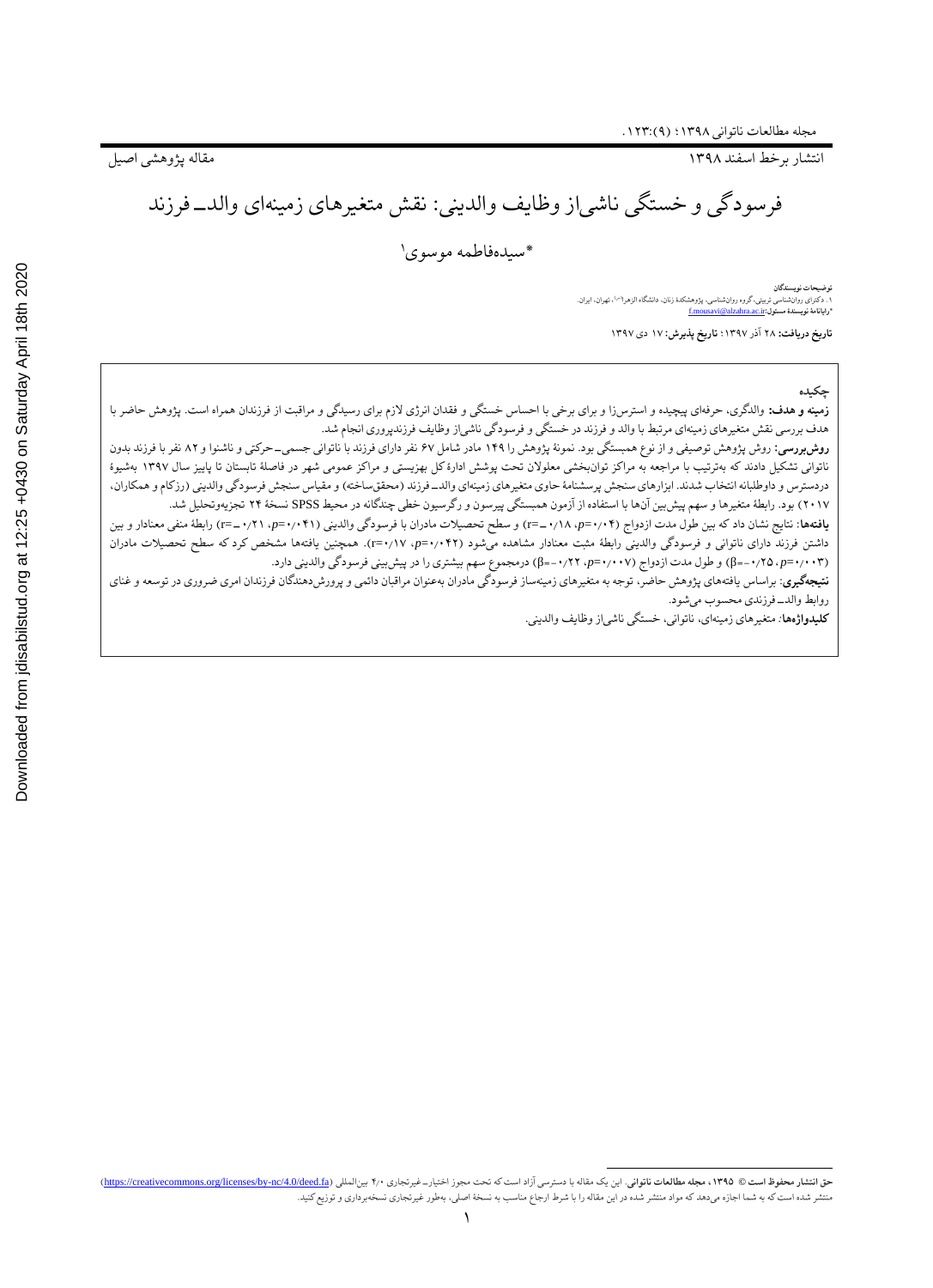فرزندان منبع غنی از شادی و معنا برای زندگی والدین هستند )1،۲(. با این حال، فرزندپروری و والدگری، فعالیتی پیچیده و استرسزا بوده )۳( و تحتتأثیر عوامل مختلف با خستگی و فرسایش روانی همراه است. ظهور مفهوم فرسودگی در بافت رابطٔه والد-فرزند برگرفته از معنای فرسودگی شغلی مطرحشده در دهٔه ۷۰ در آمریکا، به اواخر قرن بیستم همزمان با تغییرات اجتماعی-فرهنگی در اروپا برمیگردد )۴(. از بین ابعاد مهم فرسودگی شغلی شامل خستگی مفرط، شخصیتزدایی از ذینفعان در کار، احساس ناکارآمدی و کمبود اثربخشی، خستگی مفرط مؤلفٔه اصلی فرسودگی )۵( بهمعنای احساس تهیشدن از منابع فیزیکی و هیجانی بهشمار میرود. در مطالعٔه رزکام و همکاران )۴( فاصلهگیری عاطفی بهجای مؤلفٔه شخصیتزدایی، با بافت تعامالت والد-فرزند ارتباط بیشتری پیدا کرده است و فرسودگی والدینی شامل سه بعد خستگی از نقش والدینی و فاصلٔه عاطفی از فرزندان و ازدستدادن کارایی و عملکرد والدینی تعریف میشود (۶). فرسودگی والدینی، حالتی از خستگی روانی و ذهنی و هیجانی با تغییر در نگرش از مثبت به منفی همراه شده )۷( و ممکن است زمانی رخ دهد که مراقبان در مواقع نیاز از نظر مالی یا بدنی قادر به دریافت کمک از دیگران نباشند. والدین فرسوده، تجربیاتی از خستگی، فشار روانی، اضطراب و افسردگی دارند (۸) و آنقدر سرگرم مراقبت از دیگرانند که از سالمت معنوی و بدنی و عاطفی خود غافل میشوند. این تقاضاهای ناشیاز مسئولیتهای مراقبت بر عواطف و ذهن و جسم مراقبان فشار وارد میکند و سبب خستگی و احساس درماندگی و درنهایت فرسودگی میشود. فرسودگی در والدین اثر خاصی بر غفلت و رفتارهای خشونتآمیز آنها درقبالکودکان دارد )۹(. از دیگر متغیرهای منجربه فرسودگی والدینی، سردرگمی بین نقشها، انتظارات غیرواقعی، فقدان کنترل و تقاضاهای غیرمنطقی محیطی است )1۰(.

اگرچه پژوهشهای مربوط به فرسودگی والدینی غالباً متمرکز بر پدرومادر دارای فرزندان با مشکالت جدی پزشکی یا روانی صورت گرفته است (۱۴ ـ ۱۱)، این دسته مطالعات به والدین با فرزندان عادی و زاویٔه بررسی عوامل زمینهای و تعاملی و شخصیتیِ پیشبین فرسودگی والدینی نیز تسرّی پیدا کرده است )۴،11،1۵(.

مدلهای نظری فرسودگی والدینی بر دو منبع عمده تمرکز دارد: منبع اول، مدل فرآیند مراقبت و استرس معروف پرلین، موالن، سیمپل و اسکاف )1۶( است که عوامل استرسزا و آسیبهای ناشیاز نقشِ مراقب را مشخص میکند و منجربه پیامدهایی چون اضطراب، افسردگی، اختالالت شناختی و مشکالت مرتبط با سالمت جسمی میشود؛ منبع دوم، مدل پالت، ویمن، هیرچ و هوت )1۷( بوده که با تعریف محدودهای از رفتارهای مسئلهساز و اختالالت عملکردی، با پیامدهای منفی برای اعضای خانواده و دوستان همراه است. عوامل استرسزای اصلی در این مدل، شامل عالئم استرس، رفتارهای آسیبزا، اختالل در عملکرد نقش، مسائل وابستگی،

فرسودگی/اضافهبار ناشیاز نقش مراقبت، محرومیت ارتباطی مراقب و عامل شخصیت میشود. عاملهای استرسزای ثانویه نیز تعارضات خانوادگی، تعارض نقش/مراقبت، نگرانیهایی دربارٔه آینده، محدودشدن فعالیتهای اجتماعی مراقبان و مشکالت اقتصادی را در بر میگیرد (۱۰).

فرسودگی والدینی مرتبط با مفهوم استرس والدینی و پیامد متغیرهای والدمحور (بهزیستی روانی والدین)، متغیرهای فرزندمحور (ویژگیهای جسمی و روانی فرزند)، وقایع منفی زندگی (۱۷) و تقاضاهای مربوط به نیازهای خانواده است و موجب تهیشدن والدین از انگیزه و پرشدن از احساس خودتقصیری' و خشم میشود. فرسودگی در والدین با هفت پیامد احتمالی چون افکار فرار و خودکشی، اعتیاد، اختالالت خواب، تعارضات زناشویی، احساس بیگانگی و جدایی از شریک زندگی و غفلت و خشونت درقبال فرزند(ان) گزارش شده است (۱۸). والدین فرسوده از کمبود خواب ناشیاز وفور تقاضاها و مسئولیتهای فرزندپروری شکایت میکنند و میزان خواب آنها در وضعیت عادی کم است؛ همچنین بیشتر اوقات خوابی سبک و هوشیار دارند یا در فواصل خواب شبانه مکرر بیدار میشوند )1۹(. این امر شگفتآور نیست؛ کمبود خواب منابع الزم برای مدیریت استرس را کاهش داده )۲۰( و استرس، کمیّت و کیفیت خواب را تحتتأثیر خود قرار میدهد )۲1(. استرس طوالنیمدتِ ناشیاز مسئولیتهای والدینی موقعیت فیزیکی و روانی والدین را متأثر میکند؛ ازاینرو، فرسودگیِ مراقبتکننده آخرین گام از استرس والدینی محسوب میشود که سالمت مراقب و مراقبتشونده را بهمخاطره میاندازد (۱۰) و در میان مادران بهدلیل حضور بی وقفه و ثابت آنها در مراقبت فرزندان شایعتر است )1۳(. این والدین از اینکه هر صبح باید با فرزندانشان مواجه شوند، احساس خستگی کرده و از نقش والدینی خویش احساس بیزاری و تهیشدن میکنند؛ ازاینرو، کمتر درگیر فرزندپروری و برقراری رابطٔه فعال و آگاهانه با فرزندان خود میشوند و حداقل امور ضروری را برای آنان انجام میدهند و نه بیشتر. تعامالت آنها با فرزندان محدودبه جنبههای عملکردی و ابزاری است. این والدین احساس میکنند که از مدیریت مؤثر و همراه با آرامشِ امور مربوط به فرزندان عاجزند )۹(.

عوامل بسیاری میتواند تفاوتهای بینفردی موجود در میزان فرسودگی والدینی را تبیین کند )۴(. ویگوریکس و اسکوال )1۵( در مطالعٔه خود با هدف بررسی عوامل جمعیتشناختی چون سن مادر و سن کودک و سن والدین در اولین تولد و نیز تعداد فرزندان تحت مراقبت بر فرسودگی والدین دریافتند که سن کم والدین و فرزندان و نیز تعداد زیاد فرزندان تحت مراقبت، فاصلٔه عاطفی از فرزندان و فرسودگی را در والدین پیش بینی میکند. میکولایجک و همکاران (۱۹) در پژوهشی دیگر نشان دادند که مادران بهدلیل درگیری بیشتر در مراقبت بیش از پدران، داشتن تعداد فرزندان زیادتر بهعلت تقاضای بیشتر، تکوالدیبودن بهسبب فقدان ظرفیت مشارکت در مسئولیتهای فرزندپروری، فرزندخواندگی بهدلیل نپذیرفتن قدرت

<sup>1</sup> .Self-blame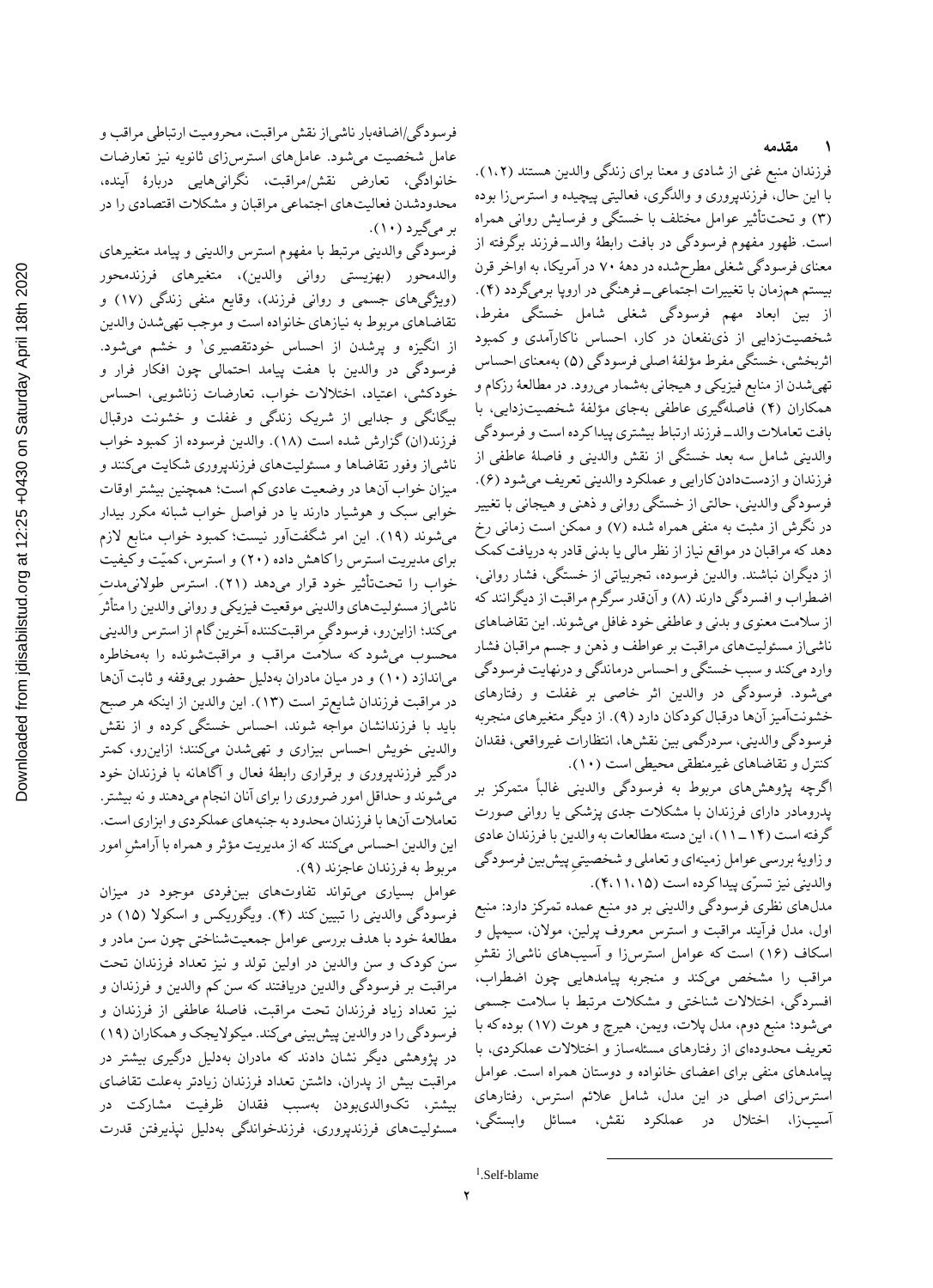Downloaded from jdisabilstud.org at 12:25 +0430 on Saturday April 18th 2020 [Downloaded from jdisabilstud.org at 12:25 +0430 on Saturday April 18th 2020](https://jdisabilstud.org/article-1-1282-fa.html)

باتوجه به کمبود مطالعاتی درخصوص متغیرهای مرتبط با فرسودگی والدینی، این پژوهش با هدف بررسی متغیرهای زمینهای والدمحور )شامل سن مادر، سن ازدواج، طول مدت ازدواج، تعداد فرزند، وضعیت سرپرستی (تکوالدی/دووالدی)، اشتغال و تحصیلات) و فرزندمحور (شامل سن بزرگترین فرزند و وضعیت جسمانی فرزند) در پیشبینی فرسودگی والدینی و تعیین سهم آنها در این پیشبینی در دو گروه از مادرانِ دارای ناتوانی و بدون ناتوانی انجام شد.

**2 روشبررسی**

روش پژوهش حاضر توصیفی و از نوع همبستگی بود. جامعٔه پژوهش را دو گروه از مادرانِ با فرزند دارای ناتوانی و بدون ناتوانی تشکیل دادند که در فاصلٔه تابستان تا پاییز سال 1۳۹۷ در شهر قزوین ساکن بودند. مالکهای ورود به مطالعه شامل مادران دارای فرزند تحت مراقبت اعماز فرزند بدون ناتوانی یا دارای ناتوانی، بهصورت تکسرپرست یا دو سرپرست، داشتن حداقل تحصیالت برای درک سؤاالت، سالمت جسمی و روانی مادر و سکونت در شهر قزوین بود. معیار خروج عبارت بود از عدم مشارکت الزم.

نمونٔه پژوهش در گروه اول شامل ۸۲ نفر از مادران دارای فرزندان بدون ناتوانی بود که بهشکل نمونهگیری غیراحتمالی و دردسترس از مراکز عمومی شهر چون پارکها، سالنهای ورزشی، سرای محلهها، فرهنگسراها و... انتخاب شدند. گروه دوم ۶۷ نفر از مادران با فرزند دارای ناتوانی از نوع جسمی-حرکتی و ناشنوا از سه مرکز توانبخشی معلوالن شهر تحت پوشش ادارٔه کل بهزیستی استان قزوین بودند که پس از اخذ مجوز از معاونت توانبخشی و حراست ادارٔه کل بهزیستی با هماهنگی کارشناسان مرکز و جلب رضایت از مادران مراجعهکننده به مراکز توانبخشی پرنیان و شفا و سینا برای همکاری در پژوهش انتخاب شدند. مادران شرکتکننده در هر دو گروه بهصورت داوطلب و با اطالع از محرمانهبودن پاسخهای آنها در پژوهش شرکت کردند. ازآنجاکه متغیرهای جمعیتشناختی مادران جزو متغیرهای پیشبینی مطالعٔه حاضر محسوب میشود، مشخصات هر دو گروه در جدول 1 در بخش یافتهها گزارش شده است.

جهت بررسی متغیرهای مطالعهشدٔه پژوهش از ابزارهای زیر استفاده شد.

که دارای دو بخش متغیرهای زمینهای والدمحور شامل سطح-پرسشنامٔه جمعیتشناختی توسط محقق در سال 1۳۹۷ طراحی شد تحصیالت، وضعیت اشتغال، سن ازدواج، تعداد فرزند، طول مدت ازدواج و وضعیت سرپرستی اعماز دووالدی یا تکوالدی و متغیرهای زمینهای فرزندمحور شامل وضعیت جسمی و سالمت فرزند و سن بزرگترین فرزند است. باتوجه به تعداد محدود خانوادههای تکوالدی درمقایسه با خانوادههای دووالدی و کافینبودن تعداد برای مقایسه این متغیر در تحلیلها وارد نشد. والدین، درآمد کم و پیامدهایی چون کمبود فضای زندگی، نبود امکان استفاده از خدمات مهد یا پرستاری، بیکاری بهدلیل تأثیر بر ویژگیهای شخصیتی و عزتنفس والدین )۲۲(، تعامل حمایتگرانٔه دو والد )۲۳(، وجود نظم در خانواده )۲۴(، طول مدت زندگی مشترک )۲۵،۲۶(، تحصیالت کم بهعلت مشارکت و دانش ناکافی در مهارتهای فرزندپروری )۲۶-۳1( قادر است فرسودگی و خستگی از وظایف و مسئولیتهای والدینی را پیشبینی کند. عوامل یادشده ارتباط تنگاتنگی با یکدیگر داشته و برقراری رابطٔه علّی بین آنها دشوار است؛ برخی شواهد اعتیادِ پدران را بخشی از تحریکپذیری بیش از معمول آنها به فرزندان گزارش میکند. این شواهد نشان میدهد که فرسودگی تاحدی منابع روانی و جسمی والدین را تضعیف میکند؛ بهگونهای که با مسائل جزئیتر به خشم میآیند. در چنین وضعیتی واکنشهای والدین فرسوده با فرزندانشان، بهشکل ابراز انواع خشونتهای کلامی\_بدنی و متعاقب آن احساس گناه است (۳۲). بااینحال، متغیرهای زمینهای مرتبط با خود فرزندان نیز میتواند زمینهساز فرسایش و کاهش توان و انرژی جسمی-روانی والدین شود. دنبی و ریندفلیچ و بین )۳۳( دریافتند که والدین دارای فرزندخوانده یا فرزند رضاعی بهدلیل مراقبتهای نادرستِ قبلی والدین اصلی یا کارکنان پرورشگاه و ابراز رفتارهای خشن و ضداجتماعی و همراه با تناقض و ابهام فرزندان دربرابر والدین جدید احساس فرسودگی بیشتری میکنند. بالنچارد و همکاران )11( نشان دادند که داشتن فرزند مبتال به اختالالت رفتاری و عاطفی یا یادگیری، بهعلت نیاز به مراقبتهای اضافی، توجه، صبر و شکیبایی، موجب احساس خستگی و فرسایش در والدین میشود. نوربرگ )1۲( در مقایسٔه فرسودگی والدینیِ مادران دارای فرزند مبتال به تومور مغزی و مادران با فرزند عادی به تفاوت معنادار بین دو گروه پی برد. لیندستورم و همکاران )1۳( در تکرار این پژوهش بر مادران دارای فرزند دیابت نوع یک و مادران با فرزند مبتال به التهاب روده با مادران دارای فرزند سالم به تفاوت معنادار دو گروه در فرسودگی والدینی دست یافته و بیان کردند که حمایت اجتماعی ضعیف و فقدان زمان فراغت و دغدغههای مالی و ادراکی که در اثر بیماری بر زندگی روزمره در ذهن مادران شکل گرفته، با فرسودگی در والدین مرتبط است. همسو با آن، نوربرگ )1۴( در پیگیری مطالعٔه خود بر مادران دارای فرزند مبتال به تومور مغزی دریافت که ادراک مادران از تأثیر بیماری بر امور روزمرٔه زندگی، فرسودگی والدینی را پیشبینی میکند. فرزندانِ دارای وضعیت ویژه ناشیاز پیشینٔه تربیتی یا ژنتیکی نیازهای مخصوصی دارند که رفع آنها در گذر زمان نیازمند مراقبتهای مستمر، حوصله، صبر و شکیبایی است؛ ازاینرو، والدین و بهویژه مادران دارای فرزند معلول درمقایسه با دیگر والدین با چالشهای مضاعفی چون مسئولیتهای اضافی مراقبت، غم و اندوه، استرس، مشکالت بالینی و اختالالت خلقی دست به گریبانند )۳۴-۳۷(. این کودکان با داشتن مشکلهای هیجانی و رفتاری ظرفیتها و توان مادران را به چالش کشیده )۳۸( و با افزایش نیازها و تقاضاهای آنها در طی زمان، انرژی و توان والدین را برای مراقبت کمتر و نگرانیهای آنها را بیشتر میکند.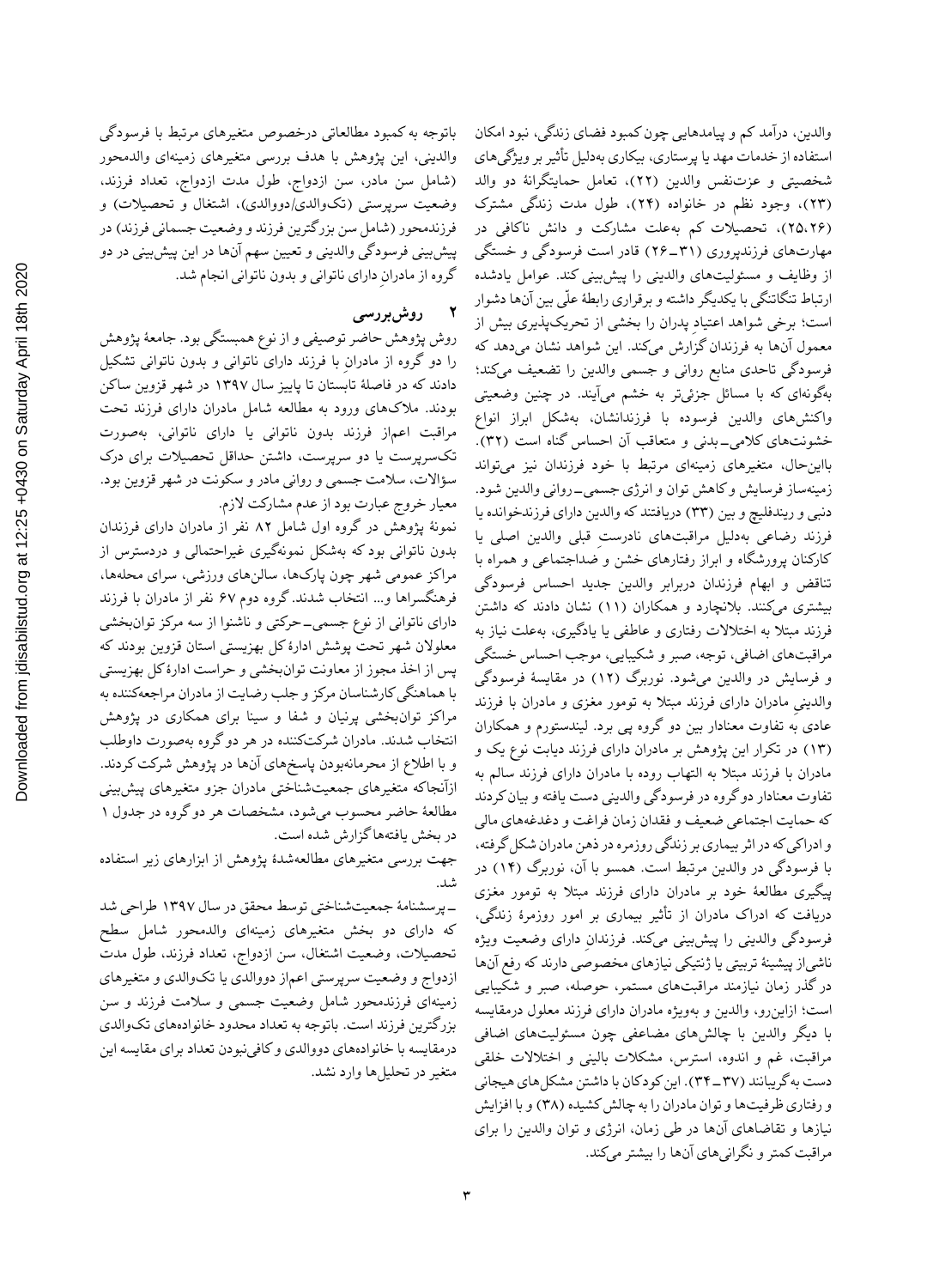ــ مقیاس سنجش فرسودگی والدین<sub>ی</sub>' اولینبار در ۲۳ گویه توسط رزکام و همکاران )۶( ساخته شد که برای ارزیابی میزان خستگی و فرسودگی والدین ناشیاز وظایف فرزندپروری در طیف لیکرت هفتدرجهای از هرگز (صفر) تا هر روز (شش) در چهار خردهمقیاس شامل خستگی از نقش والدینی خود، تقابل با خود والدینی گذشته، احساس بیزاری از نقش والدینی و فاصلٔه عاطفیگرفتن از نقش والدینی است. دامنٔه ممکن نمرات بین ۰تا1۳۸ قرار دارد. نمرات نزدیک به صفر، نداشتن عالئم فرسودگی و نمرات نزدیک به طیف انتهایی، فرسودگی شدید والدین را بیان میکند. پایایی و روایی مقیاس در مطالعٔه سازندگان آن در فرهنگها و در دوجنس پذیرفتنی گزارش شده است )۶(. در اجرای پایلوت این پرسشنامه توسط محقق بر ۴۹ مادر و پدر پایایی ابزار ۰٫۹۳ بهدست آمد. در پژوهش حاضر، پایایی خردهمقیاسهای خستگی از نقش والدینی، تقابل با خود والدینی در

گذشته، احساس بیزاری از نقش والدینی، فاصلٔه عاطفیگرفتن از نقش

والدینی و کل مقیاس بهترتیب ،۰٫۹1 ،۰٫۹۰ ،۰٫۸۸ ۰٫۶۹ و ۰٫۹۶ محاسبه شد. دادههای بهدستآمده از تکمیل پرسشنامهها توسط مادرانِ هر دو گروه، در دو بخش شاخص های توصیفی (میانگین و انحرافمعیار و محدودهٔ مشاهدهشده) و استنباطی (آزمون همبستگی و رگرسیون خطی چندگانه) با استفاده از نرمافزار SPSS نسخهٔ ۲۴ بررسی شد.

### **۳ یافتهها**

در جدول 1 میانگین و انحراف معیار متغیرهای مطالعهشده در پژوهش ارائه شده است. این جدول نشان میدهد که میانگین سنی، میانگین سطح تحصیالت، سن ازدواج و سن بزرگترین فرزند در مادران دارای فرزند بدون ناتوانی بیش از مادران با فرزند ناتوان است. همچنین میانگین فرسودگی والدینی و ابعاد آن در مادران با فرزند ناتوان بیش از والدین بدون فرزند دارای ناتوانی مشاهده میشود.

| مادران باكودك داراي ناتواني |                            |                         |                                       | مادران دارای کودک بدون ناتوانی |          |                               |                                                 |                                     |
|-----------------------------|----------------------------|-------------------------|---------------------------------------|--------------------------------|----------|-------------------------------|-------------------------------------------------|-------------------------------------|
| حداقل _حداكثر               | تعداد                      | انحراف<br>معيار         | ميانگين                               | حداقل_حداكثر                   | تعداد    | انحراف<br>معيار               | ميانگين                                         | متغيرهاي پژوهش                      |
| $49 - 77$                   | ۶۵                         | 0/91                    | $\mathbf{r} \mathbf{r}/\mathbf{r}$    | $00 - 79$                      | ٧V       | 9/01                          | $\mathbf{r} \mathbf{s} / \mathbf{v} \mathbf{o}$ | سن                                  |
| $\Delta - 1$                | ۶۶                         | $\cdot$ /90             | 1/97                                  | $\mathbf{Y}-\mathbf{Y}$        | ٧٨       | $\cdot$ / $9$ V               | $\sqrt{V}$                                      | تعداد فرزند                         |
| $11 - 17$                   | ۶۳                         | 1/09                    | 17/87                                 | $1 - 17$                       | ٧٨       | ٢                             | 17/TT                                           | سطح تحصيلات                         |
| $Y^{\varphi} - Y$           | $\mathcal{S}$              | $\Delta$ / $\epsilon$   | $\mathcal{N} \rightarrow \mathcal{N}$ | $4 - r$                        | ٧۶       | 9/1                           | 17/99                                           | طول مدت ازدواج                      |
| $49 - 14$                   | ۶۳                         | Y/YY                    | 19/0V                                 | $rr-19$                        | ٧۶       | $\mathbf{r}/\mathbf{r}$       | YY/A9                                           | سن ازدواج                           |
| $1 - 7$                     | ۵۷                         | $\mathbf{r}/\mathbf{r}$ | 9/10                                  | $\uparrow \wedge - \uparrow$   | ٧۴       | 8/87                          | 11/F7                                           | سن بزرگترين فرزند                   |
| -                           | $\uparrow -\circ \uparrow$ |                         |                                       |                                | 30-42    |                               |                                                 | شاغل خانەدار                        |
|                             | $1 - 94$                   |                         |                                       |                                | $0 - VY$ |                               |                                                 | تكوالدى دووالدى                     |
| $\gamma^{\mu}$              |                            | $Y\Lambda/Y$            | rr/59                                 | $\Upsilon$                     |          | $\mathbf{r} \cdot \mathbf{r}$ | $\mathbf{Y}\mathbf{Y}/\mathbf{Y}$ 9             | فرسودگي والديني<br>(کل)             |
| $\Delta \Upsilon - \cdot$   |                            | 17/17                   | 19/0 <sub>0</sub>                     | $\Delta \mathfrak{r}_{-}$      |          | 17/97                         | $\mathcal{N} \cdot \mathcal{N}$                 | خستگی از نقش<br>والديني خود         |
| $\mathbf{r}$                | ۶v                         | V/A                     | $V/V$ ۵                               | $\mathbf{r}_{\mathcal{F}-}$    | $\wedge$ | $\lambda/\gamma$ ٩            | Q/Vf                                            | تقابل با خود<br>والديني گذشته       |
| $\gamma_{\Lambda-}$         |                            | $9/7\Lambda$            | ۴٫۶۳                                  | $\mathbf{r}\cdot\mathbf{r}$    |          | 9/79                          | $\mathbf{r}/\mathbf{r}$                         | احساس بيزاري از<br>نقش والديني      |
| $\Lambda -$                 |                            | $\mathbf{y}/\mathbf{z}$ | $Y/\Delta$                            | $\Lambda -$                    |          | $\mathbf{r}/\mathbf{r}$       | $\mathsf{r}/\mathsf{a}\mathsf{v}$               | فاصلهٔ عاطفيگرفتن<br>از نقش والديني |

جدول ۱ ـ میانگین و انحراف معیار متغیرهای پژوهش باتوجه به وضعیت سلامت فرزند مادران

)۰٫۰1۴=*p*، -۰٫۲1=r )رابطٔه منفی معنادار و بین معلولیّت فرزند و فرسودگی والدینی )۰٫۰۴۲=*p*، ۰٫1۷=r )رابطٔه مثبت معنادار دیده میشود؛ یعنی کمبودن طول مدت ازدواج و تحصیالت در مادران با افزایش خستگیِ ناشیاز وظایف فرزندپروری همراه بوده و

بهمنظور بررسی رابطٔه هریک از متغیرهای پژوهش با فرسودگی والدینی از آزمون همبستگی پیرسون در جدول ۲ استفاده شده است. در جدول ۲ بین طول مدت ازدواج با فرسودگی والدینی )۰٫۰۴۰=*p*، -۰٫1۸=r )و بین سطح تحصیالت و فرسودگی والدینی

l

<sup>1</sup> .Parental Burnout Assessment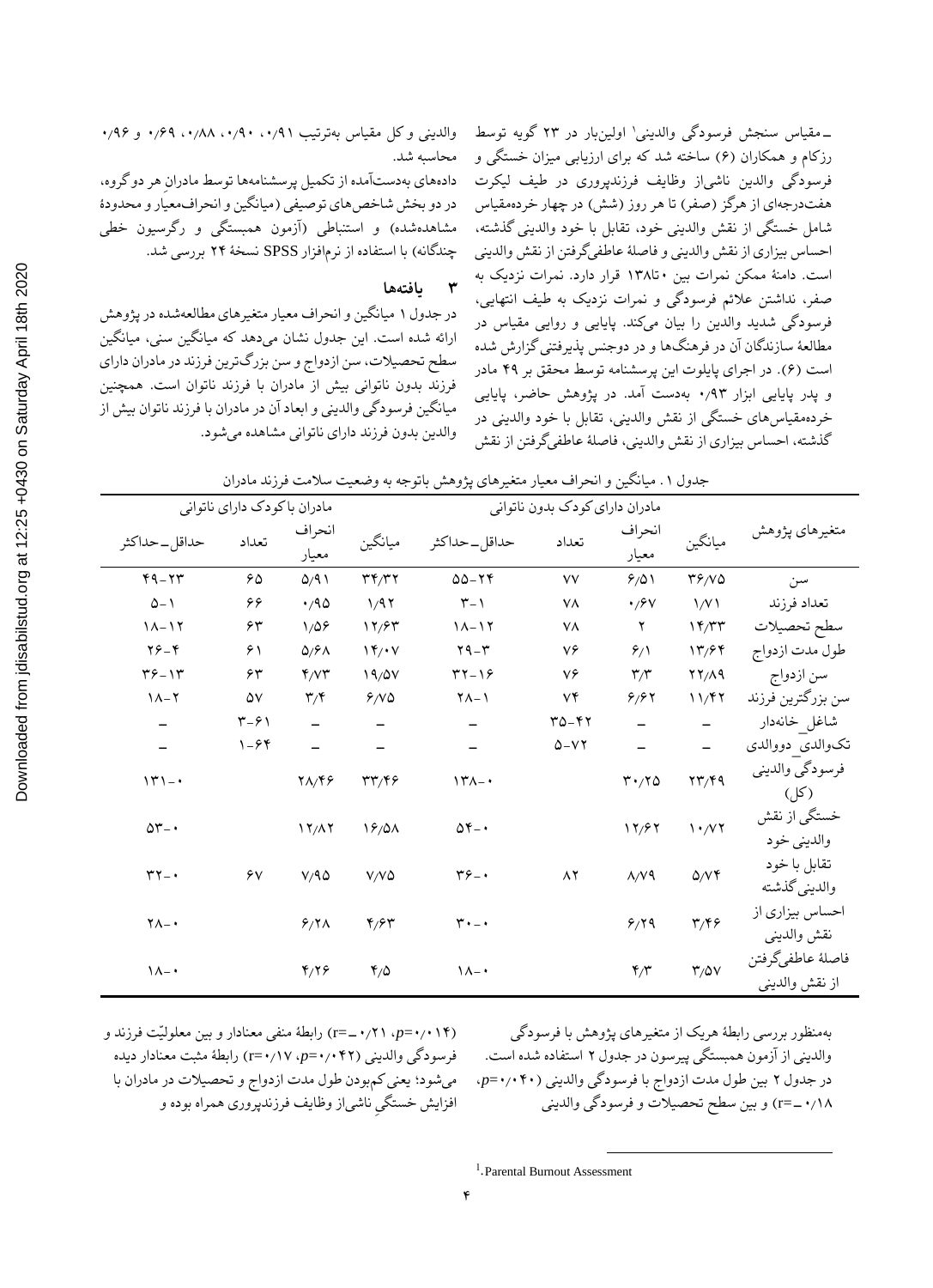| پیش بینی فرسودگی والدینی از رگرسیون خطی چندگانه در جدول ۳ |  |
|-----------------------------------------------------------|--|
| استفاده شد.                                               |  |

درعینحال، داشتن فرزند دارای ناتوانی با افزایش فرسودگی در مادران همراه است. بهمنظور بررسی سهم متغیرهای پژوهش در

|         | $\begin{array}{ccccccccccccccccccccc} \mathcal{A} & \mathcal{N} & \mathcal{N} & \mathcal{S} & \mathcal{S} & \mathcal{S} & \mathcal{N} & \mathcal{N} & \mathcal{N} & \mathcal{N} & \mathcal{N} \end{array}$ |                                |                                  |                          |                               |                                                        |                                  | متغيرهاي پژوهش       |
|---------|------------------------------------------------------------------------------------------------------------------------------------------------------------------------------------------------------------|--------------------------------|----------------------------------|--------------------------|-------------------------------|--------------------------------------------------------|----------------------------------|----------------------|
|         |                                                                                                                                                                                                            |                                |                                  |                          |                               |                                                        |                                  | ۱ .معلوليت فرزند     |
|         |                                                                                                                                                                                                            |                                |                                  |                          |                               |                                                        | $^*$ $\cdot$ / \ 9 -             | ۲. سن مادر           |
|         |                                                                                                                                                                                                            |                                |                                  |                          |                               | $^*$ $\cdot$ / ۲۴                                      | $\cdot/\prime$                   | ۳. تعداد فرزند       |
|         |                                                                                                                                                                                                            |                                |                                  |                          | $^*$ $\cdot$ / $\uparrow$ \ - | $\cdot/$                                               | $^*$ $\cdot$ / $\zeta$ $\zeta$ - | ۴. سطح تحصيلات       |
|         |                                                                                                                                                                                                            |                                |                                  |                          | ***/71- ***/44                | $^*$ $\cdot$ $/$ $\vee$ $\cdot$ $/$ $\cdot$ $\uparrow$ |                                  | ۵. طول مدت ازدواج    |
|         |                                                                                                                                                                                                            |                                | $^*$ $\cdot$ / $\gamma$ ۹ –      | $^*{\cdot}$ 1            | $^*,79-$                      | $^{\ast}\cdot$ /۳۶                                     | $^*$ $\cdot$ /۳۸-                | ۶. سن ازدواج         |
|         |                                                                                                                                                                                                            |                                |                                  |                          |                               |                                                        | $^*$ $\cdot$ /۳۹ -               | ۰۷ سن بزرگترین فرزند |
|         | -۰٬۳۵                                                                                                                                                                                                      | $^*$ $\cdot$ / $\gamma$ $\sim$ |                                  | $\cdot / 1  \cdot / 5 -$ |                               | $\cdot$ /14 $\cdot$ /94 $\cdot$ /96                    |                                  | ٨. وضعيت اشتغال      |
| $\cdot$ | $\cdot/\Upsilon$ -                                                                                                                                                                                         | $\cdot / 1 -$                  | ***/1^- **/71- */*1- */1&- **/1V |                          |                               |                                                        |                                  | ۹. فرسودگي والديني   |

جدول ۲. همبستگی بین فرسودگی والدینی با متغیرهای زمینهای والد\_فرزند

جدول ۳. ضرایب رگرسیون و آزمون معناداری برای فرسودگی والدینی

| مقدار احتمال                | مقدار t        | مقدار F                                               |                            | خط شیب ضریب بتا ضریب همبستگی ضریب تعیین |             |                               | متغيرهاي پيشبين     | گام |
|-----------------------------|----------------|-------------------------------------------------------|----------------------------|-----------------------------------------|-------------|-------------------------------|---------------------|-----|
|                             |                |                                                       | $\cdot/\cdot$              |                                         | $\cdot$ /۲- | 89/VV                         |                     |     |
| $\cdot$ / $\cdot$ \ $\cdot$ |                | $Y/11$<br>- $Y/4$ $Y/1$                               |                            | $\cdot$ /۲                              |             | $\mathbf{r}/\cdot \mathbf{A}$ | ثابت<br>سطح تحصیلات |     |
|                             |                |                                                       |                            |                                         |             | ۹۴/۹۴                         | ثابت                |     |
| $\cdot$ / $\cdot$ r         |                | $-\mathbf{r}/\cdot\mathbf{r}$ $\mathbf{r}/\mathbf{r}$ | $\cdot$ / $\cdot$ $\wedge$ | $\cdot$ 19                              | $.70 -$     | -۳/۷۵                         | سطح تحصيلات         |     |
| $\cdot$ / $\cdot$ $\vee$    | $-\frac{1}{2}$ |                                                       |                            |                                         | $-177$      | $-1/10$                       | طول مدت ازدواج      |     |

2 براساس میزان R یعنی درصد واریانس مشترک متغیرهای جمعیتشناختی مطالعهشده در پیشبینی فرسودگی والدینی، نتایج جدول ۳ نشان میدهد که در گام نهایی رگرسیون سطح تحصیالت و طول مدت ازدواج مادران درمجموع ۲۹درصد واریانس فرسودگی والدینی را پیشبینی میکند. باتوجه به اینکه در گام نهایی F محاسبهشده معنادار است، مدل رگرسیون خطی معنادار بوده و درنتیجه از بین متغیرهای زمینهای والد-فرزند، سطح تحصیالت و طول مدت ازدواج با فرسودگی والدینی رابطٔه خطی معنادار دارند. ضریب استاندارد رگرسیون در گام نهایی مشخص کرد که سهم سطح تحصیالت )۰٫۰۰۳=*p*، -۰٫۲۵=β )بیشتر از سهم طول مدت ازدواج )۰٫۰۰۷=*p*، -۰٫۲۲=β )است. منفیبودن ضرایب سطح تحصیالت و طول مدت ازدواج، رابطٔه منفی را با فرسودگی والدینی نشان میدهد.

**4 بحث** والدگری زمانیکه بهعنوان نقشی با مسئولیتهای پیوسته و فارغ از زمان و مکان نگریسته میشود، حرفهای پیچیده و همراه با استرس است که اگر با عوامل حمایتکننده پشتیبانی نشود، در طول زمان موجب خستگی و درنهایت فرسودگی والدین از وظایف و مسئولیتهای

فرزندپروری خواهد شد. این مطالعه با هدف بررسی زمینههای والد- فرزند در ارتباط با فرسودگی والدینی در مادران انجام شد که مراقبان دائمی فرزندان محسوب میشوند. یافتههای پژوهش حاضر نشان داد از بین متغیرهای زمینهای مرتبط با فرزند، معلولیت فرزند با فرسودگی والدینی ارتباط معناداری دارد. این یافته با نتایج مطالعات مختلفی همسوست )۲۵-۲۸ و 11-1۴(. ورود فرزند به میدان تعامالت و تبادالت کالمی همسران روابط آنها را به نفع یا زیان رابطٔه موجود تغییر میدهد. در این بین ورود کودک دارای ناتوانی بسته به شدت و گسترٔه ناتوانی او، بهدلیل مسئولیتهای اضافی مراقبت، استرس روانی مضاعفی را بر مادران تحمیل میکند و تعاملها را بهشکلی خاص تحتتأثیر قرار میدهد. این نکته زمانی درخورتوجه است که شاهد تولد ساالنه ۲۹تا۳۵هزار کودک معلول در ایران هستیم و درصدی از آنها با مشکالت جدی کارکردی برای ادامٔه حیات در حداقل ممکن درگیرند )۳۹(. نتایج مطالعات یادشده نشان دادند که وجود فرزند مبتال به انواع اختالالت و نیازمند مراقبتهای ویژه، بهسبب نیاز به مراقبتهای اضافی، توجه، صبر و شکیبایی والدین و بهخصوص مادران بهعنوان مراقبان دائمی که بیوقفه ساعات بیشتری را با فرزند)ان( خویش سپری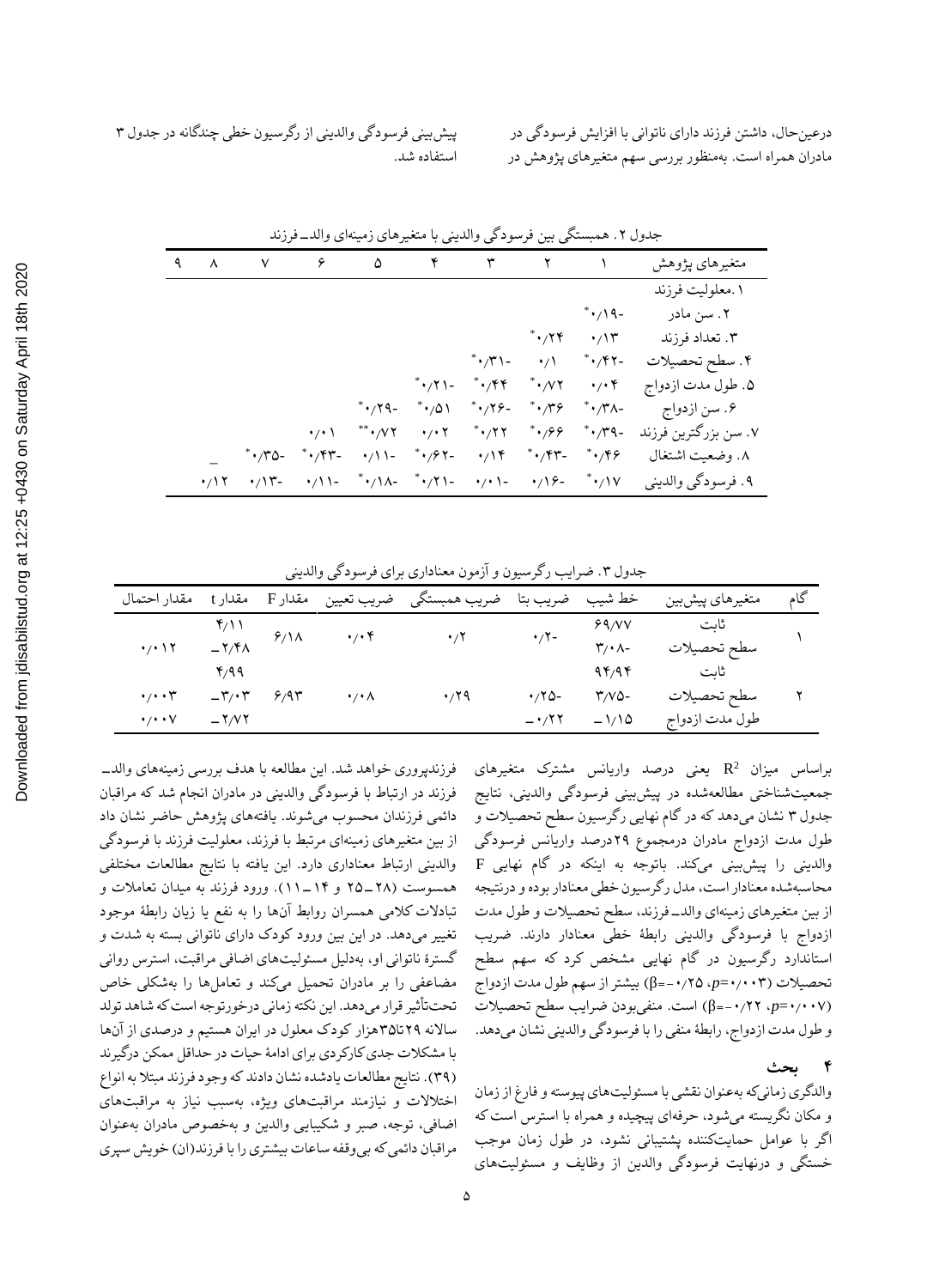نتایج این پژوهش همچنین نشان داد که طول مدت ازدواج و سطح تحصیالت مادر با فرسودگی والدینی ارتباط معناداری دارد؛ بهگونهای که از بین متغیرهای زمینهای والد-فرزند، دو متغیر طول مدت ازدواج و سطح تحصیالت مادر قادر است فرسودگی را در والدین پیشبینی کند. این یافته با نتایج مطالعاتی )۲۵-۳1( همراستاست.

نتایج پژوهش حاضر حاکیاز همبستگی کمبودن سالهای گذشته از ازدواجِ مادران شرکتکننده با افزایش فرسودگی از مسئولیتهای فرزندپروری است. ویگوریکس و اسکوال )1۵( در مطالعٔه خود دریافتند مادران جوانی که از سن ازدواج آنها مدت زیادی نگذشته است همزمان با احساس نبود موفقیت در ایفای نقش مادری، بیشتر از دیگر مادران از وظایف والدینی احساس خستگی مفرط دارند. آنها عنوان کردند که والدگری در همان سالهای اولیٔه ازدواج، بهویژه داشتن فرزند خردسال از عوامل پیشبینیکنندٔه فرسودگی والدینی در مادران قلمداد میشود. این امر میتواند ناشیاز بیتجربگی والدین و گذار از بیانسجامی اولیه در روابط زوجی باشد. همچنین آنها نشان دادند مادران بسیار جوان که از فرزندان خردسال یا تعداد فرزندان بیشتری مراقبت کرده، با فاصلٔه عاطفیگرفتن از فرزندانِ خود و با گذشت زمان خستگی و فرسایش روانی را تجربه میکنند. همسو با یافتههای لیندستورم و همکاران )1۳( رابطٔه حمایتگرانٔه والدین از فرزند و تعامل رضایتبخش بین دو والد با کاهش فرسودگی در آنها ارتباط دارد. والدینی که در آغاز و حفظ روابط عاطفی مثبت با فرزندانشان با دشواری مواجه هستند، از شناسایی و پاسخ به نیازهای آنها ناتوانند و در فراهمکردن محیطی منسجم و ساختارمند برای آنها ضعیف عمل کرده و عالئم فرسودگی والدینی را بیشتر تجربه میکنند )۲۳(. دوماس و همکاران )۲۴( مشخص کردند که فقدان روال و نظم در خانواده و نیز آشفتگی و شلوغی با فرسودگی در والدین همراه است. نقشٔه زندگی نشان میدهد زوجین جوان، الگویی از آشفتگی و درهمریختگی را در تعامالت زناشویی به نمایش میگذارند. گواه آن نیز میزان اختالفات و تعارضات زناشویی زوجهای جوان تازه ازدواج درمقایسه با زوجین مسنتری استکه زمان زیادی از مدت ازدواج آنها میگذرد )۲۵(. در ریختشناسی انجامشده بر ۶۲۶۷ زوج توسط السون و فائورز 1 ۳۶درصد زوجین تحت عنوان »فاقد حیات« طبقهبندی شدند )۲۶(. این زوجها که رضایت کمی از ازدواج خود داشتند، جوانتر، دارای تحصیالت کمتر، جایگاه حرفهای و درآمد ضعیفتر و نیز شوهرانشان با فراوانی بیشتری دوشغله بودند، ده برابر دیگر سنخهای زوجی تجربٔه جدایی و متارکه داشتند.

نتایج پژوهش نشان داد که کاهش میزان سالهای تحصیل در والدین با افزایش نمرات خستگی و فرسودگی از وظایف والدینی همراه است؛ بهگونهای که میزان سالهای تحصیل پیشبینیکنندٔه خوبی برای

فرسودگی والدینی است. نتایج مطالعٔه فرهنگی، محرری، جراحی و آرمانپور )۲۷( مشخص کرد که بین سطح تحصیالت والدین دارای کودک مبتال به سرطان با افسردگی آنها ارتباط معناداری وجود دارد. مطالعات مختلف نشان دادند که تحصیالت بیشتر، ازطریق زمینهسازی برای ایجاد درآمد بهتر، مشارکت در تصمیمگیری، دسترسی به منابع دانشی و اطالعاتی فراوانتر، استفادٔه بهینه از خدمات و فراهمکردن موقعیت مراقبتی بیشتر برای فرزندان نقش مهمی در کمیت و کیفیت شرایط مراقبتی برای کودکان ایفا میکند )۲۸،۲۹(. فرزندان دارای والدین تحصیلکرده شانس زیادتری برای دریافت مراقبتهای درمانی باکیفیتتر درمقایسه با مراقبتهای همگانی و تغذیٔه بهتر و موقعیت زندگی مطلوبتری دارند )۲۸(. عالوهبراین، مطالعات میزل و استیل من ۲ بهنقل از جیسوال (۳۰) نشان میدهد که افراد دارای تحصیالت بیشتر، از رضایت و ثبات و انسجام فراوانتری در زندگی زوجی خود برخوردارند. اشخاص تحصیلکرده به منابع فرهنگی و اجتماعی زیادتری دسترسی داشته و حس خودکنترلی قوی و مهارتهای ارتباطی خوبی دارند و نیز ازدانش و توانایی خود در جهت حل و فصل مشکالت زندگی بهره میبرند. بهنظر هیتون )۳1( زنان تحصیلکرده، مهارتهای ادارٔه زندگی بیشتری داشته و به منابع اطالعاتی غنیتری برای ابراز رفتارهای حمایتگرانه دسترسی دارند. بهعالوه اشتغال به تحصیل موجب میشود تا ازدواج در سنین بیشتر از سنین خطر (نوجوانی و اوایل جوانی) رخ دهد. این افراد ملاکهای شایسته و عقالنیتری برای انتخاب همسر دارند. شریکی که از ظرفیت درک و مفاهمٔه بیشتری برخوردار باشد. خانواده مکانی است که در آن رفتارهای والدینی رخ میدهد و تعامالت والد-فرزندی در آن شکل میگیرد. عوامل مهم کارکرد خانواده با اضافهکردن تقاضاها یا در حکم سرمایههای روانی نقش مهمی در کاهش یا افزایش فرسودگی والدینی ایفا میکند؛ ازجملٔه این عاملها رضایت زناشویی و مشارکت والدین در تقسیم مسئولیتهای فرزندپروری یا پریشانی در نظام خانواده است. میکوالیجک و همکاران )1۹( نیز مشخص کردند که وجود ظرفیت مشارکت در مسئولیتهای فرزندپروری میتواند فرسودگی و خستگی را از وظایف و مسئولیتهای والدینیکاهش دهد. والدین تحصیلکرده بهدلیل آگاهی فراوانتر از نقشهای زوجی-والدینی و جنسیتزدایی از نقشها و مسئولیتهای همسری و والدینی، بر تشریک مساعی در توزیع مسئولیتها متناسب با زمان و ظرفیتهای موجود توافق بیشتری دارند.

نمونهگیری غیراحتمالی و دردسترس، محدودبودن حجم نمونه در گروهها و نبود امکان نمونهگیری مناسب باتوجه به وضعیت اشتغال و نوع خانواده اعماز تکوالدی یا دووالدی، اکتفاکردن به جامعٔه مادران ناشیاز مشارکتنکردن پدران در پژوهش و نبود نمونهگیری متناسب با مراحل رشدی فرزندان تحت مراقبت، تعمیمپذیری نتایج را با احتیاط همراه کرده است. برنامهریزی برای واردکردن متغیرهای جنسیت، وضعیت اشتغال، نوع خانواده و مراحل رشدی فرزندان تحت مراقبت در پژوهشهای آتی توصیه میشود.

<sup>&</sup>lt;sup>1</sup>. Devitalized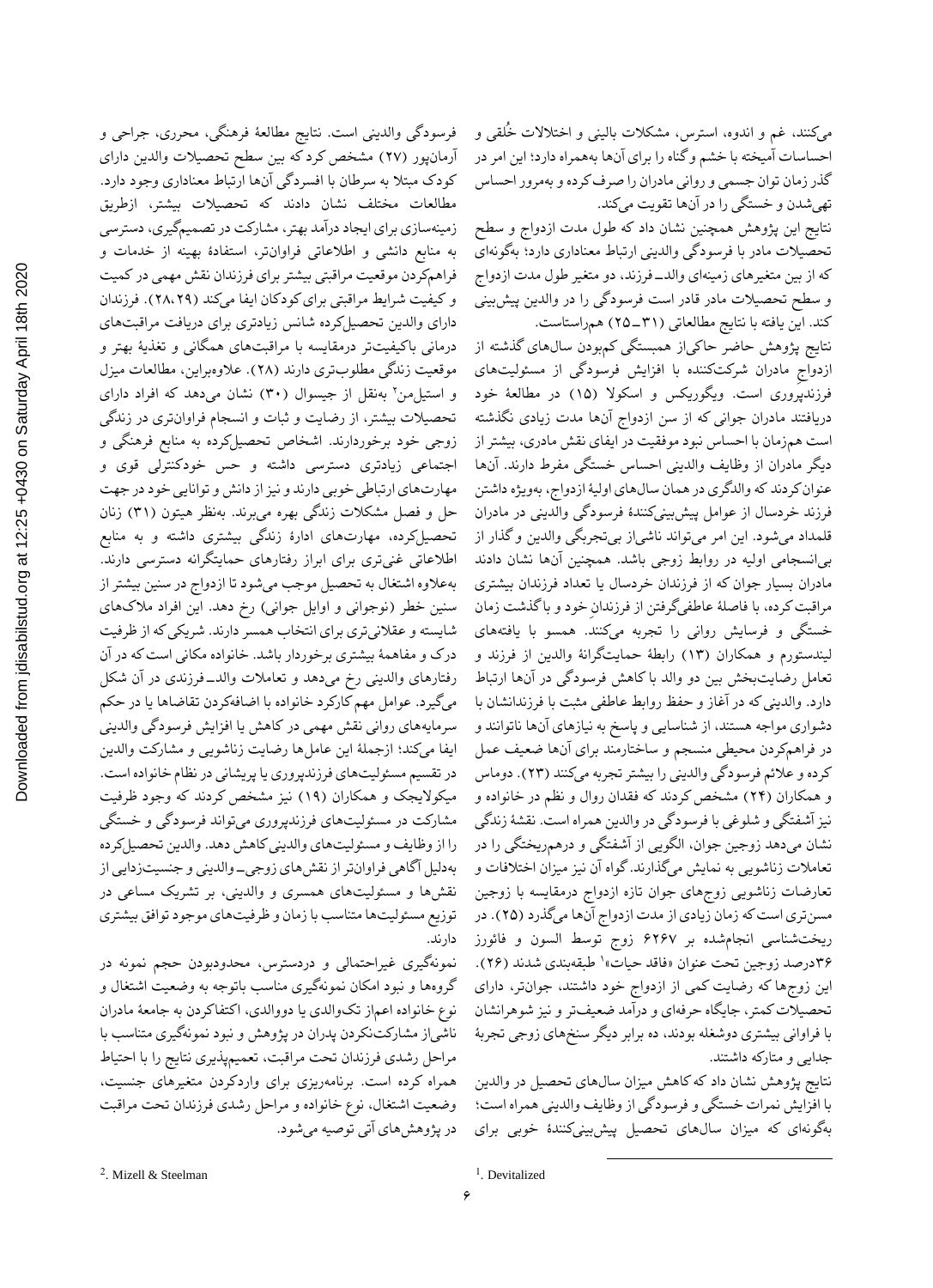## **6 تشکر و قدردانی**

از مدیران و پرسنل ادارٔه کل بهزیستی استان قزوین و مراکز توانبخشی معلوالن و مادران هر دو گروه شرکتکننده در پژوهش برای همکاری و

ماهیت خانوادههای دارای فرزند با نیازهای ویژه بهگونهای است که در مسخاص بر مادران وارد میکند که در صورت فقدان یا کمبود منابع و عین نیاز به حمایتهای عاطفی و اجتماعی اقوام و خویشاوندان و سرمایههای روانی چون درامد ناکافی، اگاهی و دانش کم، تصمیم به اجتماع در صورت براوردهنشدن و چه بسا منزویشدن ناشی|ز فرزنداوری در زمان نامناسب، ضعف مشارکت در تقسیم وظایف مقایسههای اجتماعی، اسیبهای جسمی و روانی فراوانی را بر اعضای محاصل از نقش، دریافت حمایت ناکافی از همسر و… موجب خستگی این خانوادهها وارد میکند. توجه به موقعیت مساعد برای تشکیل ٪و فرسودگی مادر از وظایف محول شده و بهنوبهٔ خود واکنشهای خانواده، ایجاد امادگی روانی برای پذیرش نقشهای جدید والدینی و گفیزیولوژیکی و روانی وی را در تعامل با فرزند(ان) در پی دارد. در زمان مناسب، توسعهٔ دانش و آگاهی دربارهٔ نقشهای جدید و تضاد منافع: پژوهش حاضر بهطور مستقیم یا غیرمستقیم هیچ تعارضی متناسب با رشد فرزندان همراه با توسعهٔ دایرهٔ روابط اجتماعی جهت مبا منافع مالی یا حرفهای با فردی یا سازمانی ندارد. این مقاله حاصل دریافت حمایتهای عاطفی و برنامهریزی برای دورههای فراغت و رفع مسبحشی از نتایج طرح پژوهشی مصوب نویسنده در جلسهٔ ۴۲۴ شورای خستگی میتواند وضعیت مساعدی برای پذیرش مسئولیتهای ناشیاز پژوهشی دانشگاه الزهرا است. نقش والدینی فراهم ساخته و پیامدهای مربوط به فرسودگی را در والدین کاهش دهد.

# **۵ نتیجهگیری**

ورود فرزند به میدان تعامالت زوجین بهویژه کودک دارای نیازهای تسهیل در اجرای مطالعٔه حاضر قدردانی میشود. خاص، مسئولیتها و وظایفی فراتر از توان و انرژی والدین و بهطور

#### **References**

- 1. Raphael JL, Zhang Y, Liu H, Giardino AP. Parenting stress in US families: implications for paediatric healthcare utilization. Child Care Health Dev. 2010;36(2):216–24. doi: 10.1111/j.1365-2214.2009.01052.x
- 2. Steel M. Personal well-being in the UK Office for National Statistics [Internet]. UK: Office for National Statistics; 2016. 2016. Available from: https://www.ons.gov.uk/peoplepopulationandcommunity/wellbeing/bulletins/measuringnationalwellbeing/2015 to2016/pdf
- 3. Deater-deckard K. Parenting Stress. New Haven: Yale University Press; 2014.
- 4. Roskam I, Raes M-E, Mikolajczak M. Exhausted parents: Development and preliminary validation of the parental burnout inventory. Front Psychol. 2017;8:163. doi: 10.3389/fpsyg.2017.00163
- 5. Maslach C, Jackson SE. The measurement of experienced burnout. J Organiz Behav. 1981;2(2):99–113. doi: 10.1002/job.4030020205
- 6. Roskam I, Brianda M-E, Mikolajczak M. A step forward in the conceptualization and measurement of parental burnout: The Parental Burnout Assessment (PBA). Front Psychol. 2018;9:758. doi: 10.3389/fpsyg.2018.00758
- 7. Luescher JL, Dede DE, Gitten JC, Fennell E, Maria BL. Parental burden, coping, and family functioning in primary caregivers of children with Joubert syndrome. J Child Neurol. 1999;14(10):642–8; discussion 669-672. doi: 10.1177/088307389901401004
- 8. Kasuya RT, Polgar-Bailey P, Takeuchi R. Caregiver burden and burnout. A guide for primary care physicians. Postgrad Med. 2000;108(7):119–23. doi: 10.3810/pgm.2000.12.1324
- 9. Mikolajczak M, Brianda ME, Avalosse H, Roskam I. Consequences of parental burnout: Its specific effect on child neglect and violence. Child Abuse Negl. 2018;80:134–45. doi: 10.1016/j.chiabu.2018.03.025
- 10. Vinayak S, Rohin, Kaur S. Relationship of parental burnout with parental stress and personality among parents of neonates with hyperbilirubinemia. Int J Indian Psychol. 2017; 4(2):102–11.
- 11. Blanchard LT, Gurka MJ, Blackman JA. Emotional, developmental, and behavioral health of American children and their families: a report from the 2003 National Survey of Children's Health. Pediatrics. 2006;117(6):e1202- 1212. doi: 10.1542/peds.2005-2606
- 12. Lindahl Norberg A. Burnout in mothers and fathers of children surviving brain tumour. J Clin Psychol Med Settings. 2007;14(2):130-7. doi: 10.1007/s10880-007-9063-x
- 13. Lindström C, Aman J, Norberg AL. Parental burnout in relation to sociodemographic, psychosocial and personality factors as well as disease duration and glycaemic control in children with Type 1 diabetes mellitus. Acta Paediatr. 2011;100(7):1011-7. doi: 10.1111/j.1651-2227.2011.02198.x
- 14. Norberg AL. Parents of children surviving a brain tumor: burnout and the perceived disease-related influence on everyday life. J Pediatr Hematol Oncol. 2010;32(7):e285-289. doi: 10.1097/MPH.0b013e3181e7dda6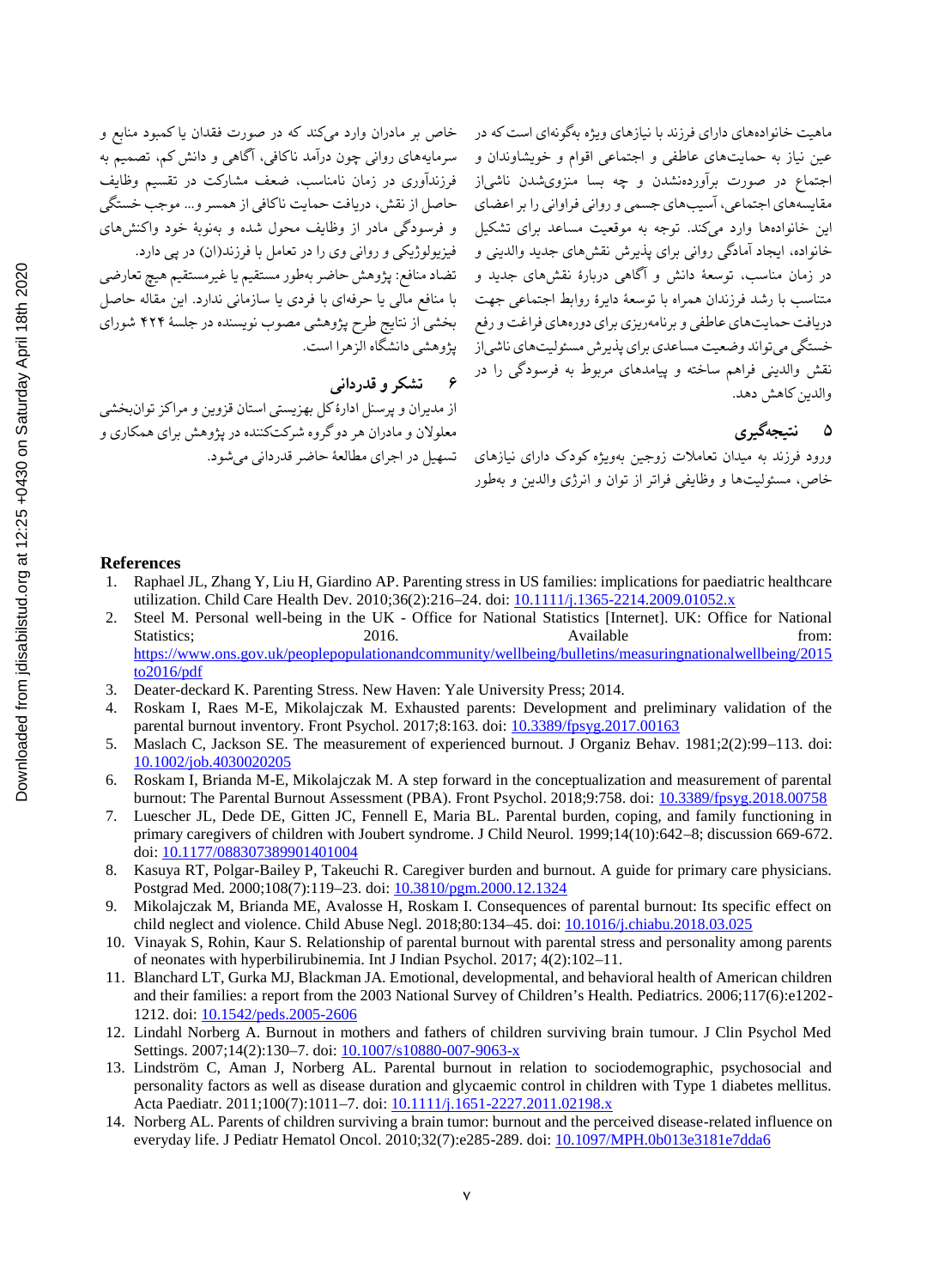- 15. Vigouroux SL, Scola C. Differences in parental burnout: Influence of demographic factors and personality of parents and children. Front Psychol. 2018;9:887. doi: 10.3389/fpsyg.2018.00887
- 16. Pearlin LI, Mullan JT, Semple SJ, Skaff MM. Caregiving and the stress process: an overview of concepts and their measures. Gerontologist. 1990;30(5):583–94. doi: 10.1093/geront/30.5.583
- 17. Platt S, Weyman A, Hirsch S, Hewett S. The Social Behaviour Assessment Schedule (SBAS): Rationale, contents, scoring and reliability of a new interview schedule. Soc Psychiatry. 1980;15(1):43–55. doi: 10.1007/BF00577960
- 18. Rondó PHC, Ferreira RF, Nogueira F, Ribeiro MCN, Lobert H, Artes R. Maternal psychological stress and distress as predictors of low birth weight, prematurity and intrauterine growth retardation. Eur J Clin Nutr. 2003;57(2):266-72. doi: 10.1038/sj.ejcn.1601526
- 19. Mikolajczak M, Raes M-E, Avalosse H, Roskam I. Exhausted parents: Sociodemographic, child-related, parentrelated, parenting and family-functioning correlates of parental burnout. J Child Fam Stud. 2018;27(2):602–14. doi: 10.1007/s10826-017-0892-4
- 20. Palmer CA, Alfano CA. Sleep and emotion regulation: An organizing, integrative review. Sleep Med Rev. 2017;31:6–16. doi: 10.1016/j.smrv.2015.12.006
- 21. Akerstedt T. Psychosocial stress and impaired sleep. Scand J Work Environ Health. 2006;32(6):493–501.
- 22. Ersoy-Kart M. Relations among social support, burnout, and experiences of anger: an investigation among emergency nurses. Nurs Forum. 2009;44(3):165-74. doi: 10.1111/j.1744-6198.2009.00139.x
- 23. Le Vigouroux S, Scola C, Raes M-E, Mikolajczak M, Roskam I. The big five personality traits and parental burnout: Protective and risk factors. Personality and Individual Differences. 2017;119:216–9. doi: 10.1016/j.paid.2017.07.023
- 24. Dumas JE, Nissley J, Nordstrom A, Smith EP, Prinz RJ, Levine DW. Home chaos: sociodemographic, parenting, interactional, and child correlates. J Clin Child Adolesc Psychol. 2005;34(1):93–104. doi: 10.1207/s15374424jccp3401\_9
- 25. Zietlow PH, Sillars AL. Life-Stage differences in communication during marital conflicts. Journal of Social and Personal Relationships. 1988;5(2):223–45. doi: 10.1177/026540758800500206
- 26. Olson DH, Fowers BJ. Five types of marriage: An empirical typology based on ENRICH. The Family Journal. 1993;1(3):196–207. doi: 10.1177/1066480793013002
- 27. Farhangi H, Mohareri F, Jarahi L, Armanpoor P. Evaluation of stress, anxiety and depression in parents of children with leukemia: brief report. Tehran Uni Med J. 2017;74(10):741–5. [Persian] http://tumj.tums.ac.ir/article-1-7840-en.pdf
- 28. Vameghi R, Amir Ali Akbari S, Sajedi F, Sajjadi H, Alavi Majd H. Relation between social determinants of maternal health and child development: A path analysis. International Journal of Pediatrics. 2018;6(12):8643– 54. doi: 10.22038/ijp.2018.32948.2910
- 29. Blas E, Kurup AS, World Health Organization, editors. Equity, Social Determinants, and Public Health Programmes. Geneva, Switzerland: World Health Organization; 2010.
- 30. Jaiswal T. Indian Arranged Marriages: A Social Psychological Perspective. London: New York: Routledge, Taylor & Francis Group; 2014.
- 31. Heaton TB. Factors Contributing to Increasing Marital Stability in the United States. Journal of Family Issues. 2002;23(3):392–409. doi: 10.1177/0192513X02023003004
- 32. Yan E. Abuse of older persons with dementia by family caregivers: Results of a 6–month prospective study in Hong Kong. Int J Geriatr Psychiatry. 2014;29(10):1018–27. doi: 10.1002/gps.4092
- 33. Denby R, Rindfleisch N, Bean G. Predictors of foster parents' satisfaction and intent to continue to foster. Child Abuse Negl. 1999;23(3):287–303. doi: 10.1016/s0145-2134(98)00126-4
- 34. Sawyer MG, Bittman M, LA Greca AM, Crettenden AD, Borojevic N, Raghavendra P, et al. Time demands of caring for children with cerebral palsy: what are the implications for maternal mental health? Dev Med Child Neurol. 2011;53(4):338-43. doi: 10.1111/j.1469-8749.2010.03848.x
- 35. Whittingham K. Parents of children with disabilities, mindfulness and acceptance: A review and a call for research. Mindfulness. 2014;5(6):704–9. doi: 10.1007/s12671-013-0224-8
- 36. Gupta VB. Comparison of Parenting Stress in Different Developmental Disabilities. J Dev Phys Disabil. 2007;19(4):417–25. doi: 10.1007/s10882-007-9060-x
- 37. Lach LM, Kohen DE, Garner RE, Brehaut JC, Miller AR, Klassen AF, et al. The health and psychosocial functioning of caregivers of children with neurodevelopmental disorders. Disabil Rehabil. 2009;31(8):607–18. doi: 10.1080/09638280802242163
- 38. Parkes J, White-Koning M, McCullough N, Colver A. Psychological problems in children with hemiplegia: A European multicentre survey. Arch Dis Child. 2009;94(6):429–33. doi: 10.1136/adc.2008.151688
- 39. How many disabled children are born in Iran annually? Ragham Khabar [Internet]. 2018 [cited 29 Nov 2018]; Available from: https://www.tabnak.ir/fa/news/853326